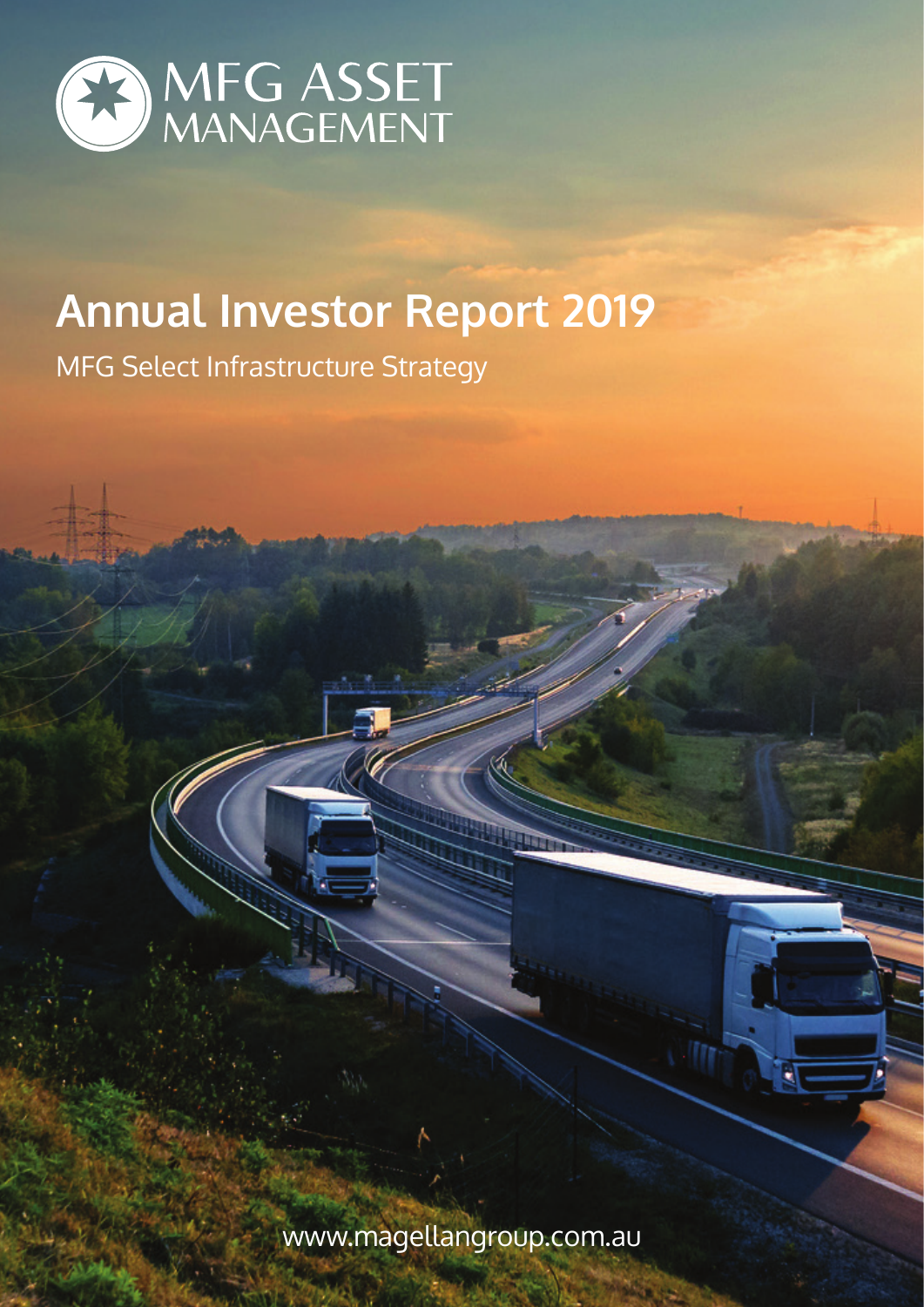

Gerald Stack, Head of Investments and Head of Infrastructure

# **MFG SELECT INFRASTRUCTURE STRATEGY**

The strategy seeks to provide efficient access to the stable returns offered by infrastructure and utility stocks, while protecting capital in adverse markets. Infrastructure and utility stocks that will help achieve these aims generally have strong underlying financial performance over the medium to long term, which is expected to translate into reliable, inflation-linked returns. The strategy typically holds between 20 and 40 stocks.

#### **PERFORMANCE**

Global stocks rose in the 12 months to June 2019 after companies posted higher-than-expected earnings, the US economy expanded briskly without generating inflation, the Federal Reserve indicated it would stop, and possibly reverse, its gradual tightening of US monetary policy, and the European Central Bank said it would "use all the instruments that are in the toolbox" to help the eurozone's weak economy. Gains were capped by concerns global growth might slow, driven by China-US tensions and rising political uncertainty in Europe.

The strategy recorded a gross return of 15.5% for the 12 months in US dollars. The stocks that contributed over the 12 months included the investments in Transurban (+1.7% of the total strategy return) and US-based companies American Tower (+1.3%), Crown Castle International (+1.2%), Eversource Energy (+1.2%), and Atmos Energy  $(+1.1\%)$ .

Transurban rose when investors turned to longerduration assets as the Reserve Bank of Australia indicated it would cut the cash rate to help Australia's slowing economy. American Tower, which is judged another winner from the potential Dish entry to the market, jumped after the owner of wireless communications towers raised guidance for fiscal 2018 and reported higher-than-expected earnings and sales figures. Crown Castle surged after the US cell-tower operator reported higherthan-expected earnings and boosted full-year guidance and after reports Dish, the US pay TV operator, was in talks to acquire some of the assets of Sprint and T-Mobile in order to establish itself as a fourth carrier in the event that the merger between Sprint and T-Mobile merger is approved. Eversource gained after the power utility announced operating revenue for the third quarter that beat estimates and management indicated that it would increase capital expenditure guidance for the full-year result. Atmos Energy rallied as investors backed a gas utility that, due to increased investments to replace its ageing pipelines, is expected to enjoy high earnings growth for a utility for an extended period.

The stocks that detracted over the 12 months were Atlantia of Italy (-1.4%), ADP of France (-1.0%), Zurich Airport (-0.3%), United Utilities of the UK (-0.1%) and Severn Trent of the UK (-0.04%).

Atlantia declined following the collapse of a bridge in Genoa that was a tolled section of the A10 motorway operated under a concession contract by Autostrade per l'Italia, an 88% owned subsidiary of Atlantia of Italy and its largest asset. ADP fell after France's constitutional court suspended the further sale of the government's 50.6% stake in the operator of Paris's airports ahead of a possible referendum on any sale proposed by political parties opposing the sale. Zurich Airport fell after revealing steps announced by Switzerland's regulator to reduce the allowed return of its aeronautical revenue business by more than what was anticipated by the market. United Utilities and Severn Trent declined on concerns that the opposition Labour Party has promised to nationalise key utilities and only pay prices below their prevailing market capitalisations on the stock market.

#### **Performance as at 30 June 2019 1**

| Performance $(USD)^1$                      | 1 Year<br>(9/0) | 3 Years<br>$(\%$ p.a.) | 5 Years<br>$(\%$ p.a.) | 7 Years<br>$(\%$ p.a.) | 10 Years<br>$(\%$ p.a.) | Since<br>inception<br>$(\%$ p.a.) |
|--------------------------------------------|-----------------|------------------------|------------------------|------------------------|-------------------------|-----------------------------------|
| MFG Select Infrastructure Strategy (Gross) | $15.5^{\circ}$  | 10.6                   |                        |                        |                         | 10.6                              |
| MFG Select Infrastructure Strategy (Net)   | 14.6            |                        |                        |                        |                         |                                   |

Returns are for the Global Select Infrastructure Composite and denoted in USD. Performance would vary if returns were denominated in a currency other than USD. Refer to the GIPS Disclosure section for further information. Composite (Net) returns are net of fees charged to clients and have been reduced by the amount of the highest fee charged to any client employing that strategy during the period under consideration. Actual fees may vary depending on, among other things, the applicable fee schedule and portfolio size. Fees are available upon request.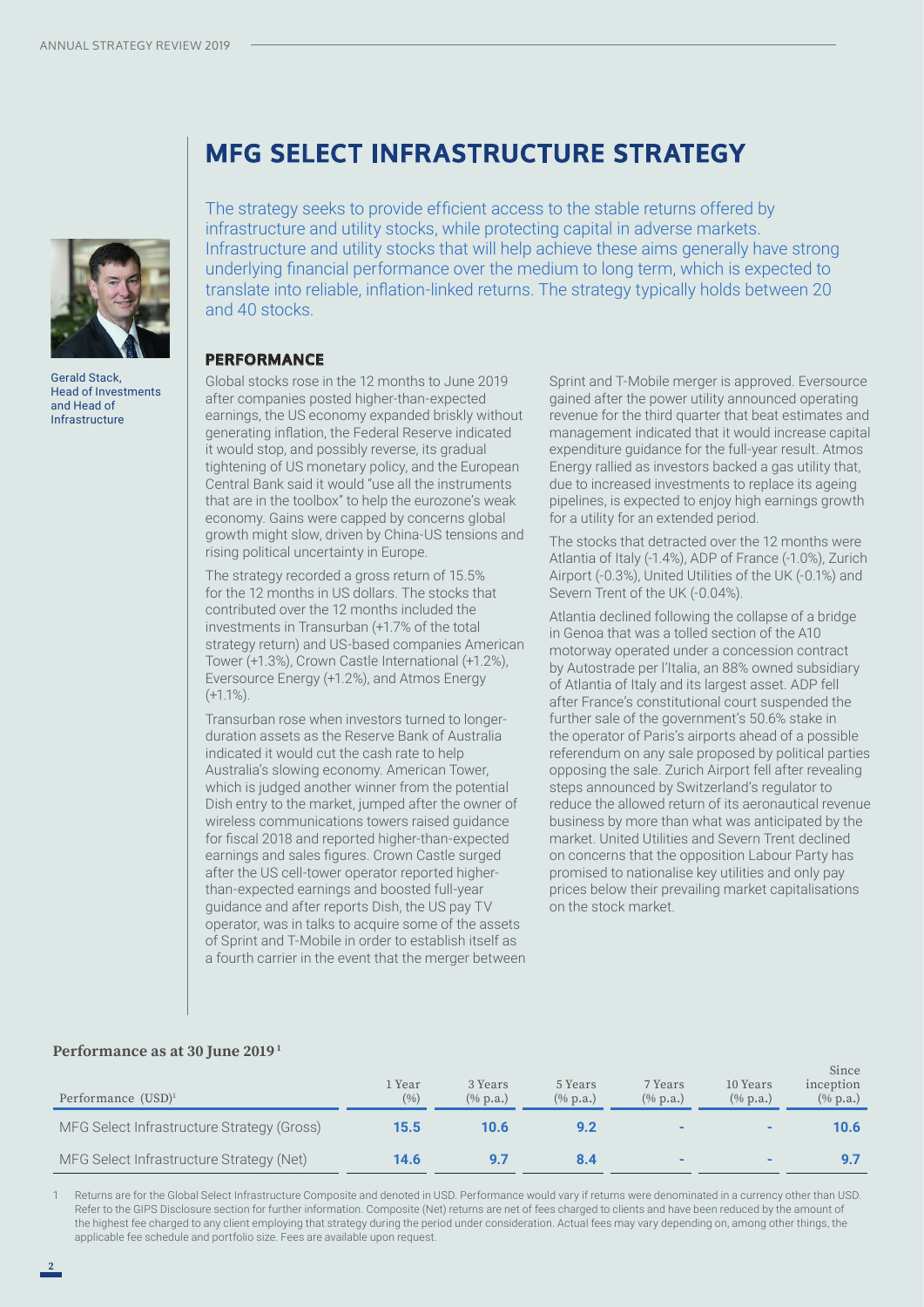## **OUTLOOK**

In our view, the likely time frame and trajectory of interest rate movements have shifted to a 'lower for longer' scenario where we see the balance of probabilities in the near term for rates to stay low or indeed be cut further before rising in the medium term. We have previously focused on the risks posed by a material increase in rates and we see a risk of inflation leading to an increase in interest rates. However, in the current outlook, the probability of this risk has reduced.

Irrespective of the macro-economic outlook, we expect the underlying earnings of infrastructure and utility companies in our conservative universe to remain reliable and predictable. Ultimately, the values of the companies in our strategy reflect the future cash flows they are expected to generate, and the risks associated with those revenue flows. Even allowing for the resilient nature of the stocks held in the strategy, if interest rates rise, we expect to see volatility in equity markets. We are confident, however, that any increase in interest rates will fail to hamper the financial performance of the stocks in the strategy for the foreseeable future.

We believe that infrastructure assets, with their reliable earnings that are protected to a degree from inflation, are an attractive, long-term investment proposition. The predictable nature of their earnings compared with those offered by other asset classes means that infrastructure assets offer diversification benefits. In uncertain times, the reliable financial performance of infrastructure stocks makes them particularly attractive. An investment in listed infrastructure can be expected to reward patient investors.

### **STRATEGY POSITIONING**

#### **Top-10 holdings at 30 June 2019 2**

| Security                   | Weight (%) |
|----------------------------|------------|
| Transurban                 | 6.2        |
| <b>Atmos Energy</b>        | 5.9        |
| Aena                       | 5.3        |
| Enbridge                   | 5.0        |
| Xcel Energy                | 4.9        |
| Groupe ADP                 | 4.7        |
| Atlas Arteria              | 4.4        |
| Sempra Energy              | 4.3        |
| <b>Eversource Energy</b>   | 4.0        |
| Crown Castle International | 3.7        |
| <b>Total</b>               | 48.4       |

At 30 June 2019, the strategy consisted of 31 investments compared with 29 investments a year earlier. The 10 biggest investments represented 48% of the strategy at 30 June 2019.

The strategy held about 4.9% in cash on 30 June 2019, down about 4% from 12 months prior. We had previously held an elevated cash holding to reflect a view that the accommodative monetary policy of recent years had boosted global asset prices and that the unwinding of this policy could lead to a repricing of assets. However, as central banks around the world have indicated a willingness to ease monetary policy again, and as there are increasing headwinds to global growth, we are less concerned about rising interest rates than we were.

The key changes to the strategy over the year were a 12% increase in the allocation to utility segments as share prices fell from what we felt were elevated levels, funded by a reduction in the level of cash and a reduction in the allocations to the communications infrastructure and toll roads segments. Within utilities, we have increased the allocation to integrated power and gas utilities while we have reduced exposure to the water utility segment.

The reduction in the allocation to the water segment reflects our concerns over sovereign risk in the UK, specifically, the policy of the opposition Labour Party to nationalise these utilities at significantly less than market value.

In the toll road segment, the largest change was the removal of Italian toll road company Atlantia from the strategy. Following the collapse of the Morandi Bridge in August 2018, the government commenced a process that could lead to it revoking the single concession that governs all of Autostrade per l'Italia's toll road network in Italy. Our consultation with different legal experts indicated that if the government proceeded with revoking the toll road concession, it would be required to provide compensation to Autostrade per l'Italia based on market value (albeit the timing and value of the compensation would be inherently uncertain). However, if Autostrade per l'Italia were to be found to have been grossly negligent or even criminal, then the discussion on compensation would change and the company's claim on compensation could be effectively zero. Given these risks, we assessed that the range of likely outcomes was too wide to be consistent with one of our key investment objectives – capital preservation.

In terms of geographic allocation, while we have increased the share of the strategy invested in North America over the course of the year, we remain underweight relative to our universe as the bulk of the available opportunities in North America are regulated utilities, many of which are less attractive than other opportunities. We also remain underweight the UK given the issues with UK utilities described above.

Gerald Stack